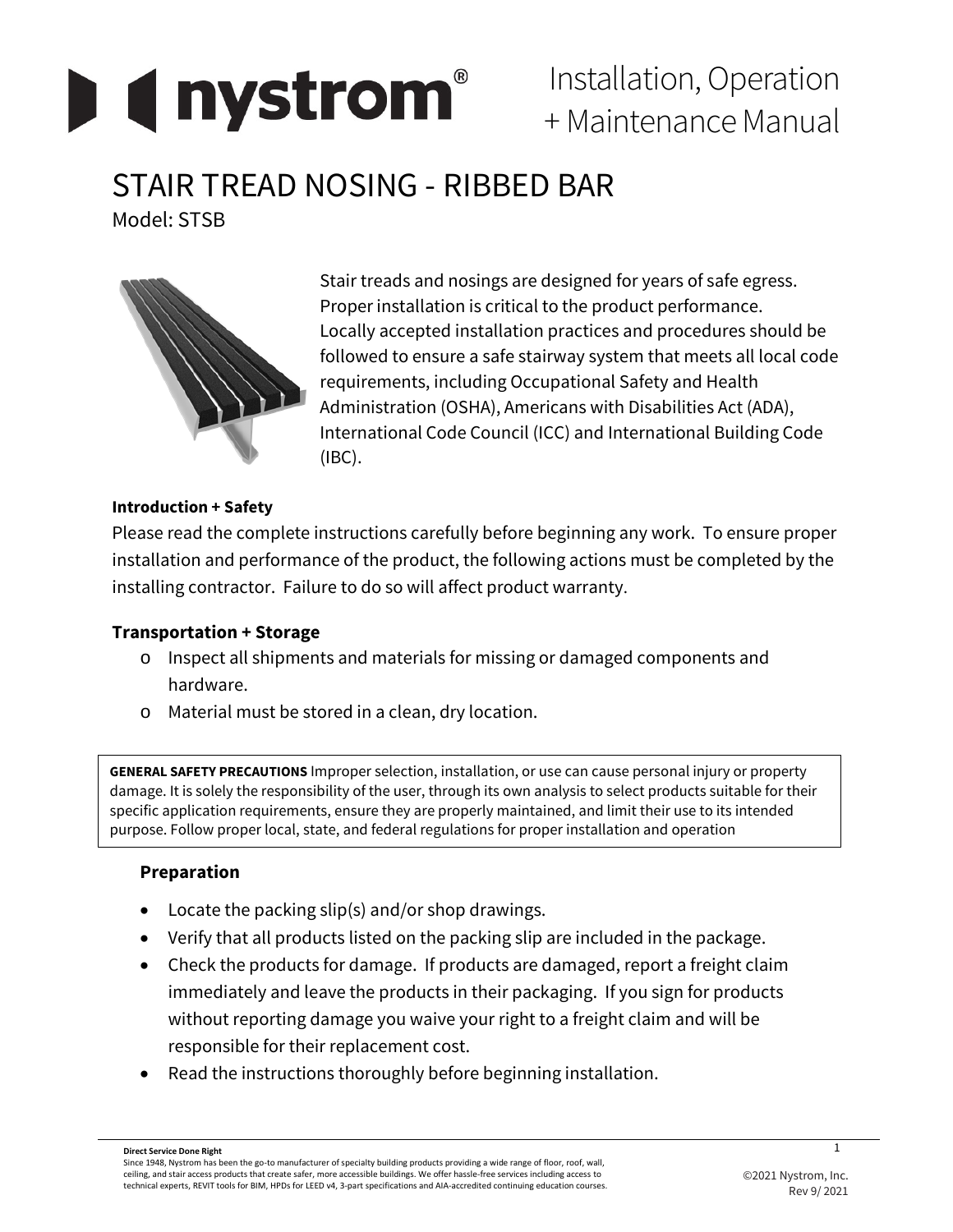#### **Tool List**

- Tamping tool
- Screwdriver, Phillips
- Drill (for recessed nosing)
- Rabbit drill bit, 3/8" (for recessed nosing)
- Screws, #10 (for mechanically fastened nosings)
- Construction adhesive (for mechanically fastened nosings)
- Clean-up tools see Maintenance section on Cleaning

#### **INSTALLATION**

Slip-resistant metal stair nosings are designed to be fully embedded in the substrate (most often concrete) which provides total support for the nosing.

*Note: Any voids left between the underside of the metal stair nosing and the substrate will allow flexing of the stair nosing itself. It is vital that the installer tamp down the stair nosings to totally seat into the substrate and fully rest upon any riser return, such as in pan-filled steps. This action will prevent the occurrence of hollows and voids, which can lead to flexing and cantilevering of the nosing.*

**Cast-In** (Steel Pan Stairs, Poured Concrete or Terrazzo):

- 1. Pour the concrete.
- 2. Place the stair nosing into position in the concrete.
- 3. Tamp the stair nosing to ensure proper concrete formation around the anchors on the undersides.

#### **Mechanically Fastened** (Poured Concrete)

- 1. Block out the concrete on the front edge of the stair to the exact height and width of the nosing.
- 2. Pour the concrete.
- 3. After concrete is set remove block-out and place the stair nosing into position.
- 4. Secure nosing with expansion screws.

## **Mechanically Fastened Surface Mount** (Wood, Marble or Terrazzo Stairs)

- 1. Align nosing flush to end of wood tread.
- 2. Fasten with #10 wood screws in pre-drilled, countersunk holes.



**Steel Pan Stair** Concrete filled



Sloped Riser Steel Pan Stair Concrete filled



Concrete Stair



Wood Tread backed with carpet, tile or other materal



Terrazzo/Marble Tread rabbeted into tread

 $\mathcal{L}$ 

Since 1948, Nystrom has been the go-to manufacturer of specialty building products providing a wide range of floor, roof, wall, ceiling, and stair access products that create safer, more accessible buildings. We offer hassle-free services including access to technical experts, REVIT tools for BIM, HPDs for LEED v4, 3-part specifications and AIA-accredited continuing education courses.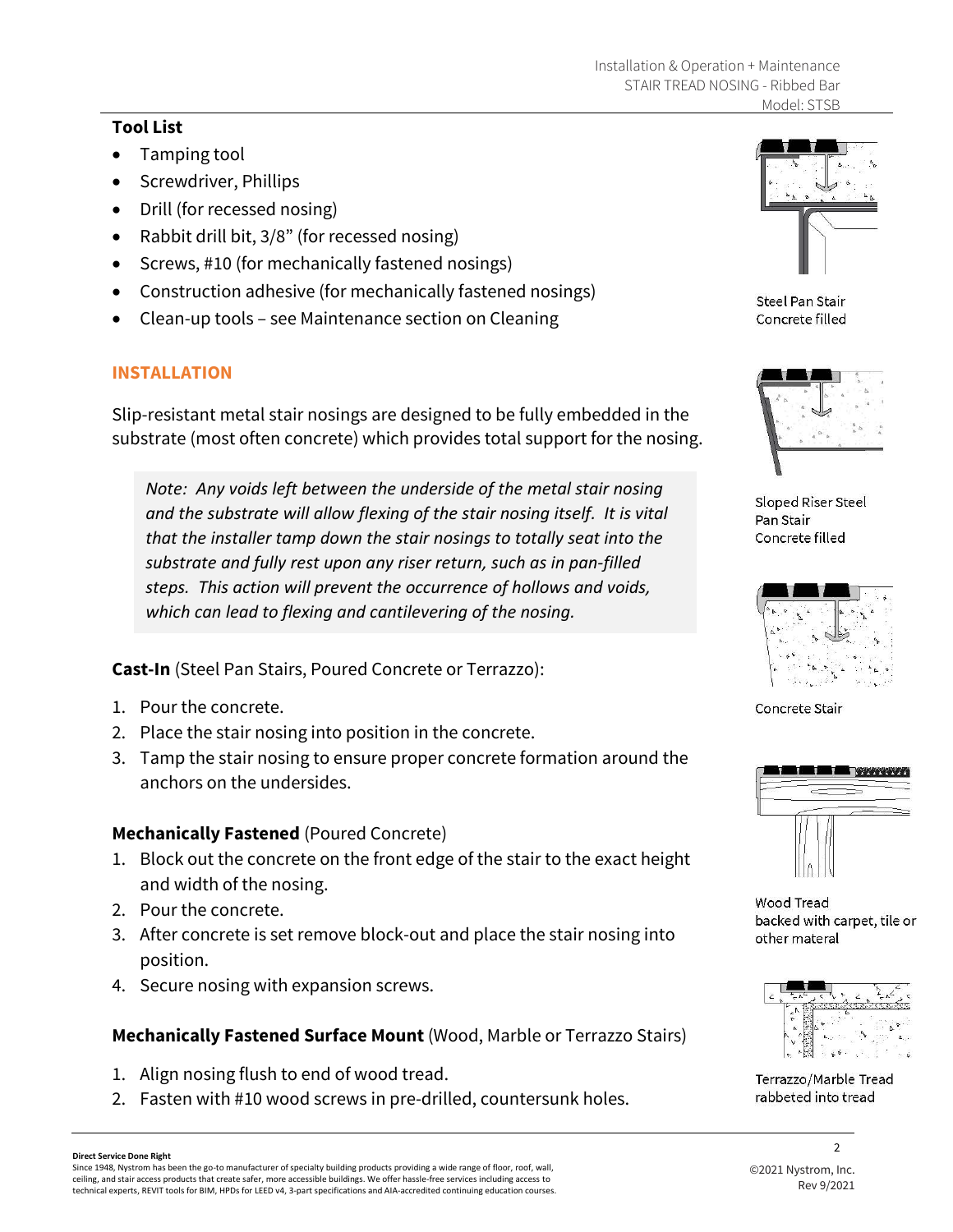#### **Recessed/Flush Mount**

- 1. Mark and rabbit out 3/8-inch-deep channel for tread to sit into.
- 2. Fasten with #10 screws in pre-drilled, countersunk holes.

#### *In lieu of fastening with screws*

1. Apply a minimum 3/16-inch (5mm) bead of construction adhesive (by others) to the underside of the nosing. Apply in a zig-zag pattern along the full width and length of the nosing.

#### **Stair Nosing Guards™**

Protects stair nosings during installation and building construction from damage. Guards are preinstalled at factory, with taped ends to prevent concrete overspray.

#### **Field Installed Stair Nosing Guards**

Guards to be installed on nosings (if not pre-installed) **prior to pouring concrete**.

- 1. Install over back edge of nosing first, then clip front end over the nose. See Figure 1.
- 2. Tape guard ends with painters' tape to prevent concrete from seeping. See Figure 2.



#### **Guard Removal** - See Figure 3

Guards to be removed and recycled when construction is complete.

- 1. Pry guard from bottom edge of nose with a flat screwdriver or utility knife.
- 2. Bend back over 90° until guard snaps at relief just below concrete surface.





#### **Direct Service Done Right**

Since 1948, Nystrom has been the go-to manufacturer of specialty building products providing a wide range of floor, roof, wall, ceiling, and stair access products that create safer, more accessible buildings. We offer hassle-free services including access to technical experts, REVIT tools for BIM, HPDs for LEED v4, 3-part specifications and AIA-accredited continuing education courses.